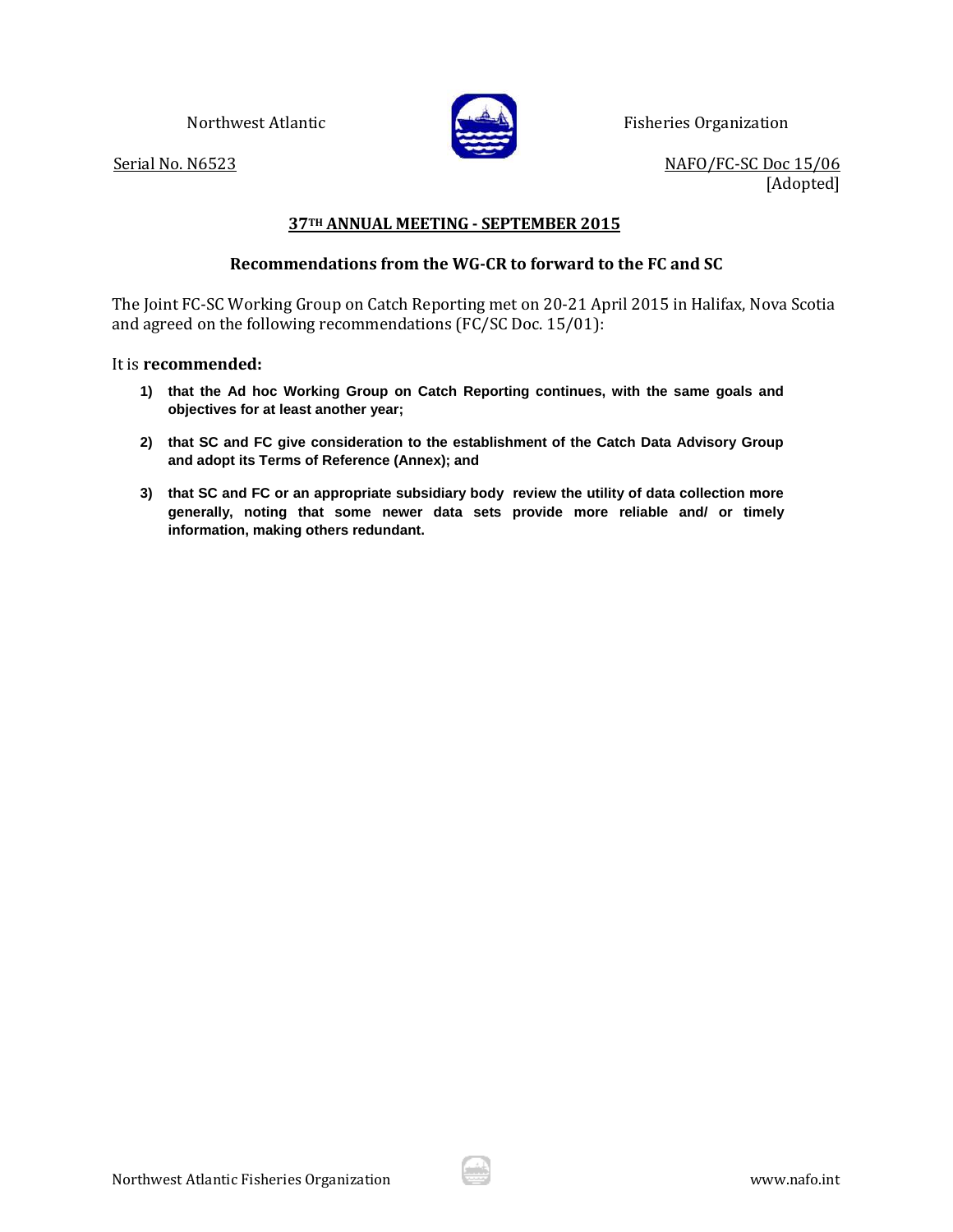# **Annex. Proposed Terms of Reference of the Catch Data Advisory Group**

*Mindful* that the availability of accurate catch data is critical for scientific assessment and the sustainable management of NAFO stocks;

*Concerned* that the reliability of catch data continues to be one of the most significant issues facing NAFO;

*Recognizing* the importance of communication between the Fisheries Commission and the Scientific Council and recent efforts to enhance this dialogue and information exchange through the establishment of joint working groups;

*Recalling* that the Peer-Review Expert Panel highlighted the need for a more coordinated analysis of data (GC Doc 13/4);

*Noting* the positive steps taken by NAFO to improve data accuracy and data-sharing including sharing daily catch reports with the Scientific Council, as well as the establishment of the *Ad Hoc* Working Group on Catch Reporting

*Further* noting the positive steps taken by the *Ad hoc* Working Group on Catch Reporting during its initial meeting in February 2014, in particular, its review and evaluation of NAFO data sources which may be of utility for the validation of catch data;

*Following* on the instructions of the Fisheries Commission to the *Ad Hoc* Working Group on Catch Reporting to develop a framework for the validation of NAFO catch data and generation of catch estimates (FC Doc 14/30)

*Convinced* of the need for a collaborative approach (Fisheries Commission and Scientific Council) to validate STATLANT data and where necessary, generate catch estimates for use in assessments and overall management of NAFO stocks;

## It is **recommended** that:

# **A Catch Data Advisory Group is established subject to the following Terms of Reference:**

## Objectives:

- 1. to identify and provide guidance to the NAFO Secretariat on specific data inputs, gaps and parameters, in particular ensuring the representativeness of data for validating catch and/or developing catch estimates;
- 2. to provide oversight and endorsement of catch estimate methodology prepared by NAFO Secretariat;

### Structure:

The Group shall be comprised of technical experts from Contracting Parties, with knowledge of data sources and reliability thereof and/or operational practices within the fishery, and the NAFO Secretariat.

### Specific Duties:

In responding to requests from the Fisheries Commission or Scientific Council to undertake an assessment of catch for an individual stock(s), with initial priority given to  $SA2 + Div. 3KLMNO$ Greenland halibut, Div. 3LNO American plaice and Div. 3M cod, the Advisory Group shall:

- review available data sources with reference to Appendix 1 and establish parameters for catch data review; propose a methodology to be used by the Secretariat;
- Report to the Fisheries Commission and Scientific Council